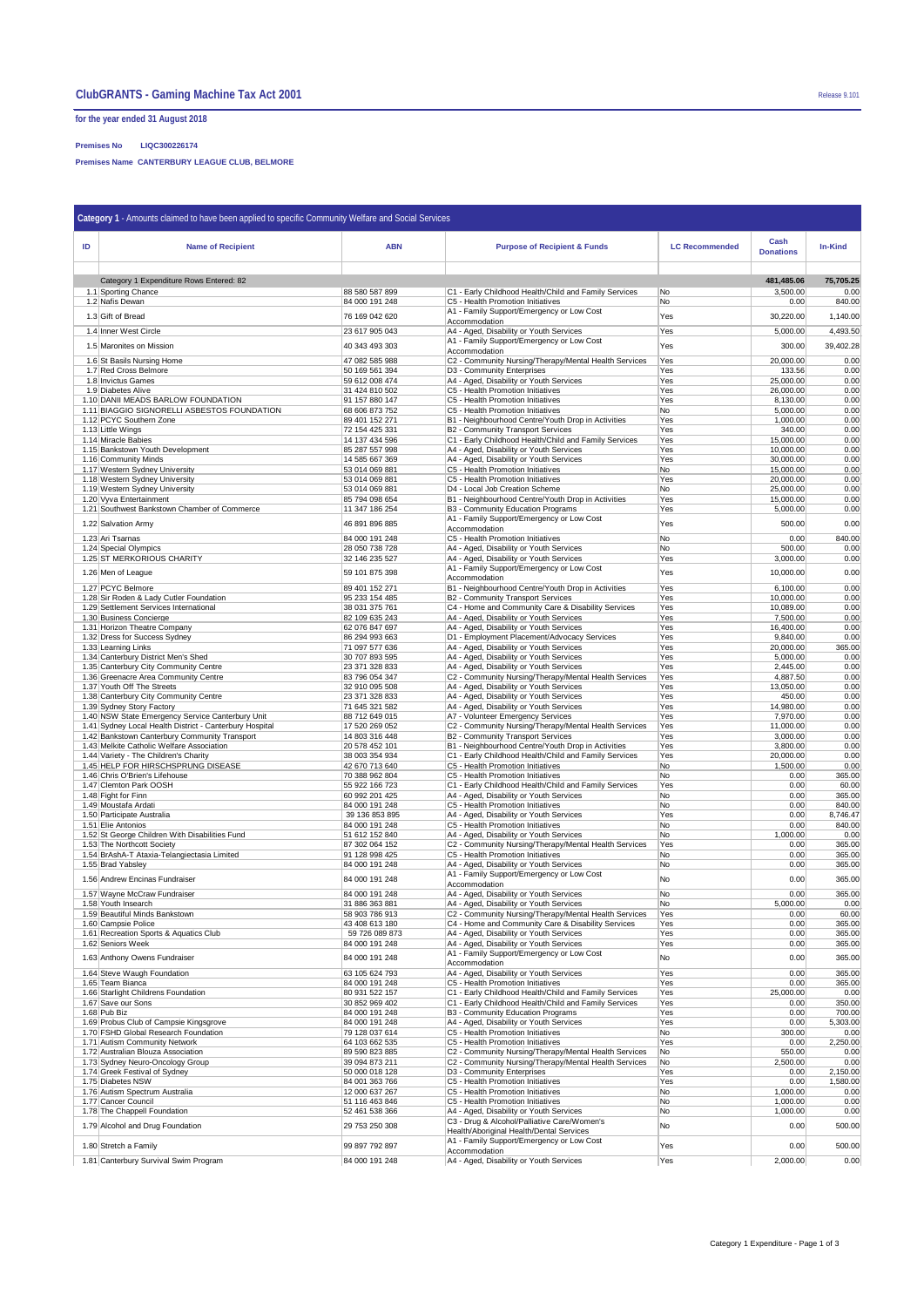# **ClubGRANTS - Gaming Machine Tax Act 2001** Release 9.101

**for the year ended 31 August 2018**

**Premises No LIQC300226174**

**Premises Name CANTERBURY LEAGUE CLUB, BELMORE**

| Category 1 - Amounts claimed to have been applied to specific Community Welfare and Social Services |                          |                |                                          |                       |                          |                |  |  |  |
|-----------------------------------------------------------------------------------------------------|--------------------------|----------------|------------------------------------------|-----------------------|--------------------------|----------------|--|--|--|
|                                                                                                     | <b>Name of Recipient</b> | <b>ABN</b>     | <b>Purpose of Recipient &amp; Funds</b>  | <b>LC Recommended</b> | Cash<br><b>Donations</b> | <b>In-Kind</b> |  |  |  |
| 1.82 The Heart Foundation                                                                           |                          | 98 008 419 761 | <b>C5 - Health Promotion Initiatives</b> | Yes                   | 500.00                   | 0.00           |  |  |  |

Category 1 Expenditure - Page 2 of 3